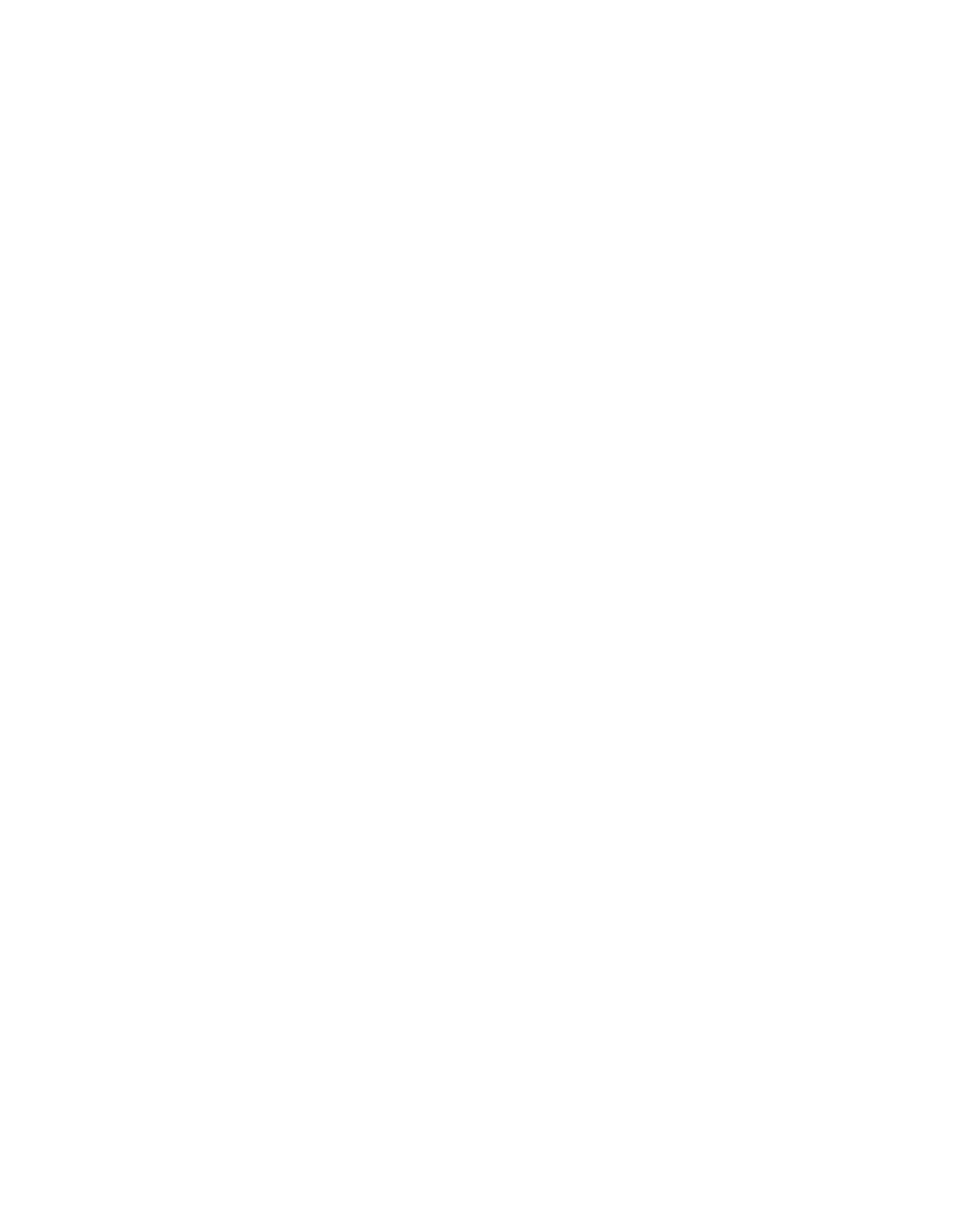#### **In the case of Dimović v. Serbia,**

The European Court of Human Rights (Third Section), sitting as a Chamber composed of:

Luis López Guerra, *President,* 

Helena Jäderblom,

Johannes Silvis,

Branko Lubarda,

Pere Pastor Vilanova,

Alena Poláčková,

Georgios A. Serghides, *judges,*

and Stephen Phillips, *Section Registrar,*

Having deliberated in private on 7 June 2016,

Delivers the following judgment, which was adopted on that date:

# PROCEDURE

1. The case originated in an application (no. 24463/11) against the Republic of Serbia lodged with the Court under Article 34 of the Convention for the Protection of Human Rights and Fundamental Freedoms ("the Convention") by two Serbian nationals, Mr Ivica Dimović and Mr Jožef Dimović ("the applicants"), on 5 March 2011.

2. The applicants were represented by Mr V. Juhas Đurić, a lawyer practising in Subotica. The Serbian Government ("the Government") were represented by their Agent, Ms V. Rodić.

3. The applicants alleged a violation of the rights of the defence with respect to witnesses.

4. On 5 January 2015 the application was communicated to the Government.

# THE FACTS

#### I. THE CIRCUMSTANCES OF THE CASE

5. The applicants were born in 1980 and 1964, respectively, and live in Hajdukovo.

6. On 12 February 2007 the applicants and their friend S.K. were indicted for allegedly having stolen a wine press (*presu za grožđe*).

7. On 25 January 2008 the Subotica Municipal Court acquitted all three defendants of these charges. In so doing, it explained that while there was evidence that they had been in possession of a press, there was nothing to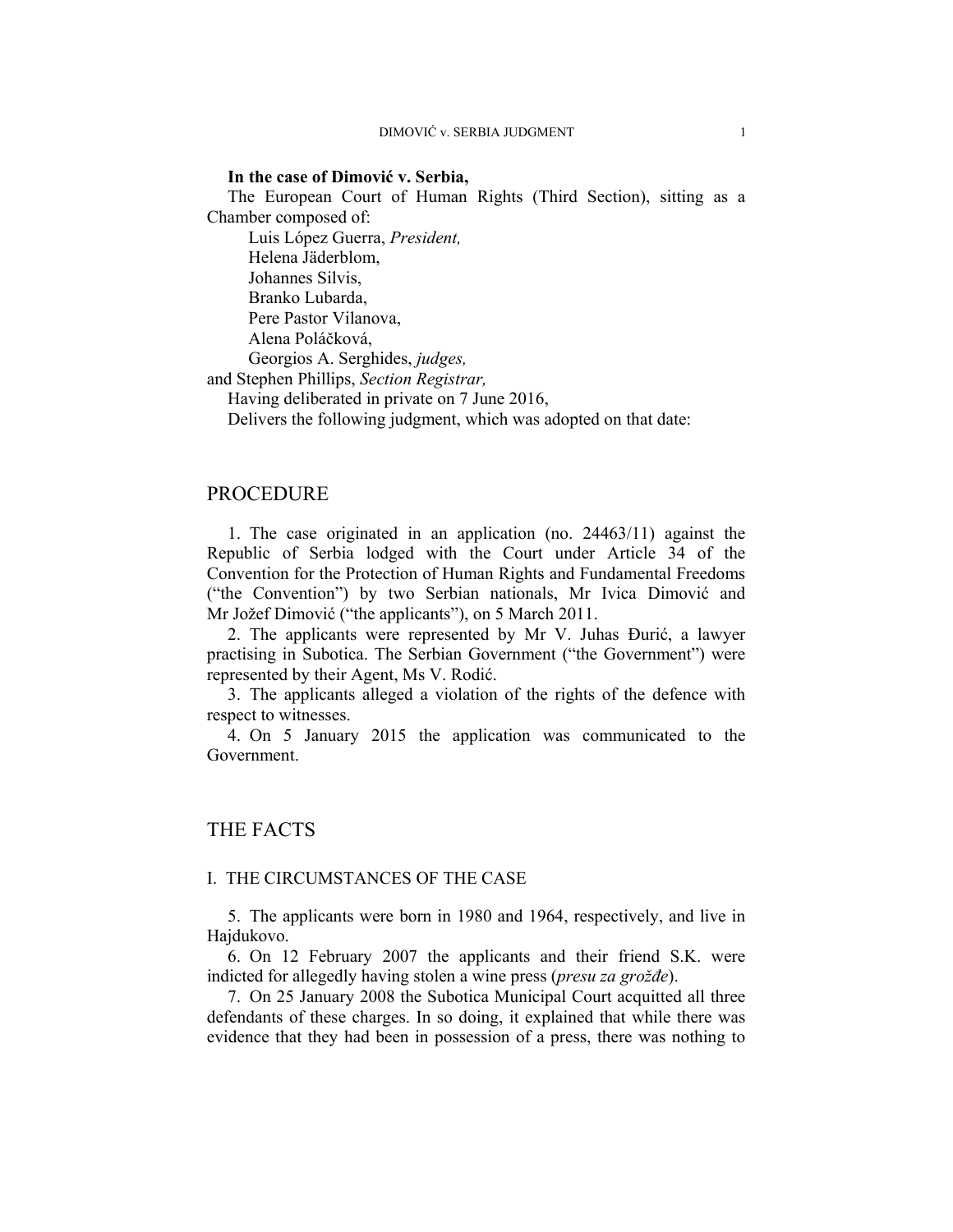suggest that they had obtained it through any criminal activity. The applicants themselves maintained that they had found the press abandoned, while S.K. denied the charge and thereafter exercised his right to remain silent. No material evidence was introduced during the trial and, apart from the statement by the alleged victim – who maintained that the press worked and had been kept in a locked yard  $-$  the statements of two witnesses supported the applicants' defence.

8. On 8 April 2008 the prosecution lodged an appeal against this judgment, emphasising, in particular, that the first-instance court had failed to take into account a statement given to the police by S.K. on 26 January 2006 (albeit in the absence of the applicants and their counsel, who had not been invited to attend).

9. On 12 May 2008 the Subotica District Court quashed the impugned judgment and ordered a retrial. The court explained that the statement referred to by the prosecution was particularly important because on this occasion S.K. had confessed – in the presence of his counsel – that he had stolen the press together with the applicants. S.K. had subsequently revoked this confession claiming that it had been given under the influence of alcohol and then refused to answer any further questions, and all of these circumstances needed to be reconsidered by the Municipal Court, even though the prosecution itself had initially failed to request that S.K.'s statement of 26 January 2006 be admitted as evidence. The court found this failure by the Municipal Court to be "unclear and inexplicable".

10. On 12 October 2008 S.K. died and on 29 December 2008 the Municipal Court discontinued the proceedings against him.

11. On 19 February 2009 the Municipal Court, having held a hearing and read out S.K.'s statement of 26 January 2006 before the parties, found the applicants guilty. The first applicant was sentenced to an effective prison term of six months while the second applicant was sentenced to six months' imprisonment, suspended for a period of two years. In its reasoning the court primarily relied on S.K.'s statement of 26 January 2006. No evidence different from that admitted during the first trial was introduced during the retrial.

12. On 29 July 2009 the District Court upheld this judgment on appeal, and on 7 October 2010 the Supreme Court rejected the applicants' further appeal on points of law (*zahtev za ispitivanje zakonitosti pravosnažne presude*).

13. In the meantime, on 11 September 2009, the applicants lodged a constitutional appeal with the Constitutional Court, alleging that their conviction had been based on the testimony of a person whom they had never had a chance to cross-examine and who had, in any event, revoked it subsequently.

14. On 14 October 2010 the Constitutional Court rejected the applicants' appeal as manifestly ill-founded, adding that  $-$  as a consequence of the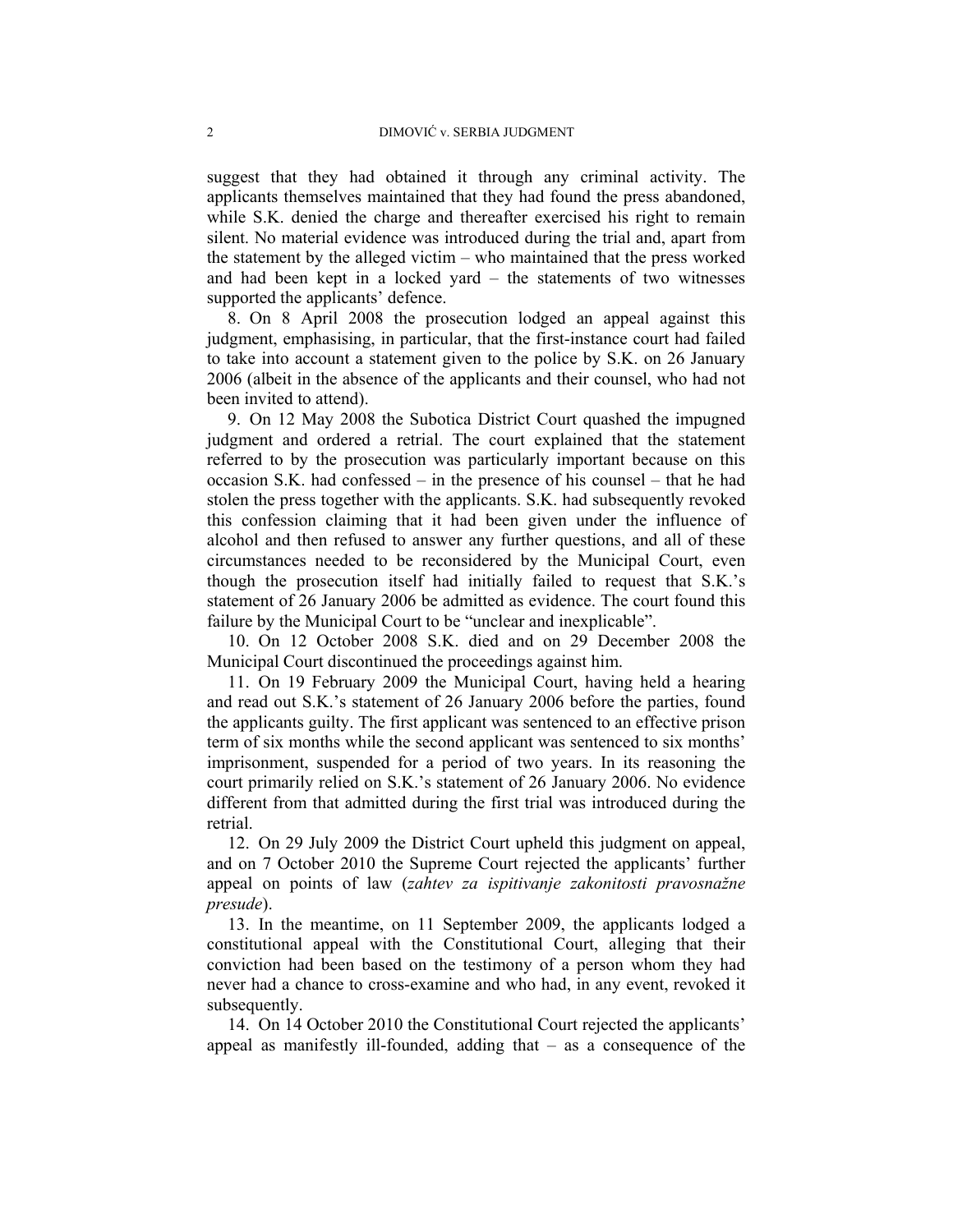death of S.K. ‒ the lower courts had had no choice but to accept his prior statement given to the police and, clearly, could no longer accommodate the applicants' objection regarding his cross-examination.

#### II. RELEVANT DOMESTIC LAW AND PRACTICE

15. Article 226 § 9 of the Code of Criminal Procedure (*Zakonik o krivičnom postupku*, published in the Official Gazette of the Federal Republic of Yugoslavia – OG FRY – no. 70/01, amendments published in OG FRY no. 68/02 and in the Official Gazette of the Republic of Serbia nos. 58/04, 85/05, 115/05, 49/07 and 122/08), provides that a statement given by a suspect in a police station in the presence of his lawyer may be used as evidence in a subsequent criminal trial against him. While this provision further requires that the public prosecutor be invited to attend this interrogation, there is no additional obligation to invite any co-defendants or their counsel.

16. Article 337 § 1 (1) of the Code of Criminal Procedure provides, *inter alia*, that statements given by "co-indicted persons" (*od strane saoptuženih*) may be read out in court, and hence admitted as evidence, if the person concerned has died in the meantime.

17. Any such statements given in a non-judicial context (*van krivičnog postupka*), as well as those given to a court of law prior to a remittal, may not be taken into account (see *Komentar Zakonika o krivičnom postupku*, Prof. dr Tihomir Vasiljević and Prof. dr Momčilo Grubač, IDP Justinijan, Belgrade, 2005, p. 555, paragraph 1; see, also, the Federal Court's ruling Kzs. 2/79 of 19 January 1979).

# THE LAW

# I. ALLEGED VIOLATION OF ARTICLE 6 §§ 1 AND 3 OF THE **CONVENTION**

18. The applicants complain, under Article 6 §§ 1 and 3 (d) of the Convention, about the overall fairness of the aforementioned criminal proceedings, in particular their convictions, which had been based on the testimony of a person whom they had never had a chance to cross-examine and who had, in any event, revoked his statement subsequently. The relevant part of Article 6 reads as follows:

- "1. In the determination ... of any criminal charge against him, everyone is entitled to a fair and public hearing ... by an independent and impartial tribunal...
	- 3. Everyone charged with a criminal offence has the following minimum rights: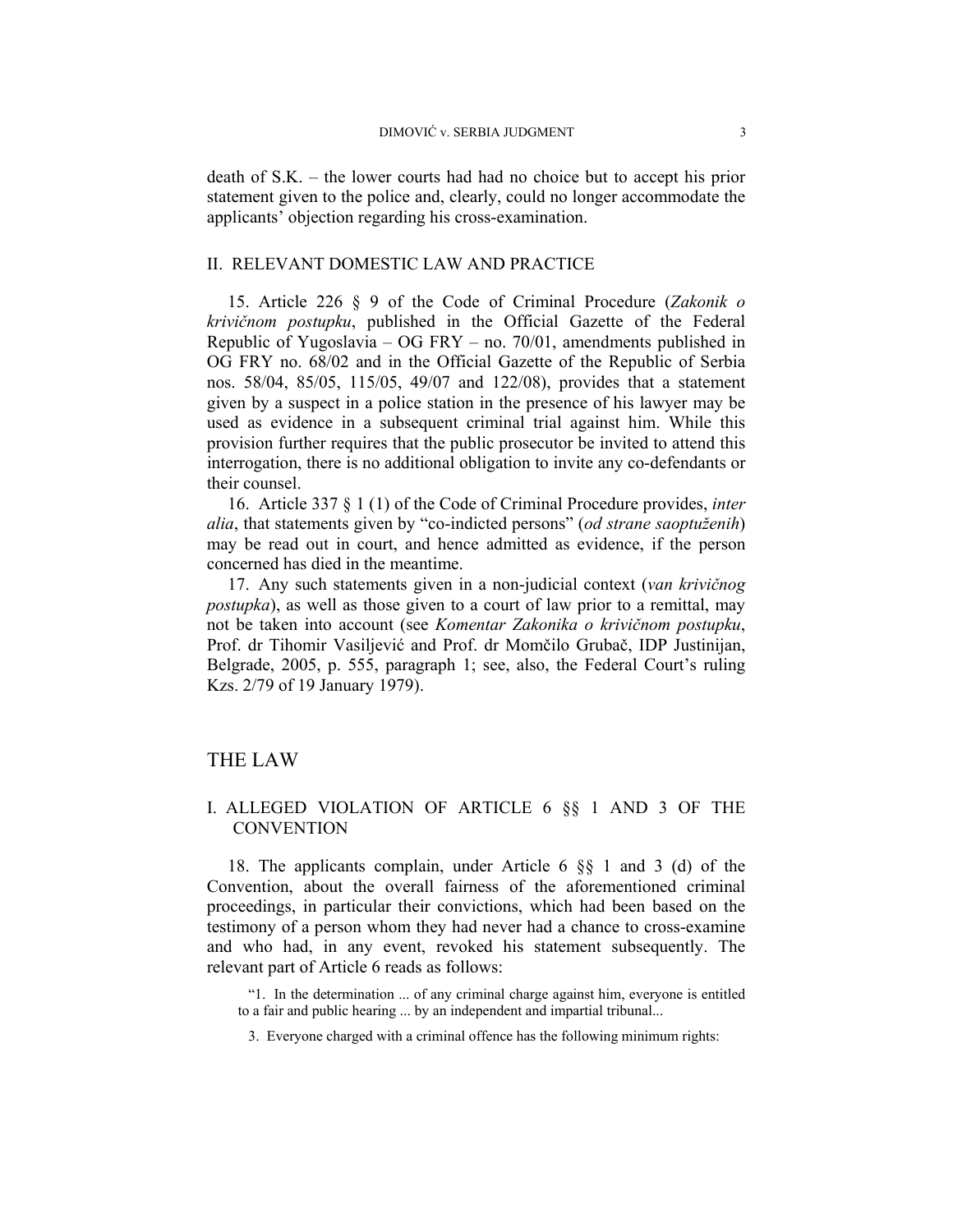(d) to examine or have examined witnesses against him ...

#### **A. Admissibility**

...

### *1. Abuse of the right of individual application*

19. The Government asked the Court to declare the application inadmissible as an abuse of the right of individual application. In particular, they first pointed out that the "conduct of the applicants' defence counsel should be taken into account in particular for, on the one hand, he claimed costs for all three accused in the criminal proceedings, which were awarded to him on the account of the budget. On the other hand, he tries on the basis of the present application ... to benefit from the fact of the death of one of the accused". They further maintained that the applicants' representative had misinformed the Court by stating that their convictions had been based solely on S.K.'s statement.

20. The applicants disagreed. They maintained that it had been their legal representative's duty to pursue their interests both before the domestic courts and before this Court, irrespective of the fact of their co-defendant's death.

21. The Court has consistently held that any conduct of an applicant that is manifestly contrary to the purpose of the right of individual application as provided for in the Convention and impedes the proper functioning of the Court or the proper conduct of the proceedings before it constitutes an abuse of the right of application (see *Miroļubovs and Others v. Latvia*, no. 798/05, §§ 62 and 65, 15 September 2009). However, the rejection of an application on grounds of abuse of the right of application is an exceptional measure (see *Miroļubovs and Others*, cited above, § 62) and has so far been applied only in a limited number of cases. In particular, the Court has rejected applications as abusive under Article 35  $\S$  3 of the Convention if they were knowingly based on untrue facts or misleading information (see *Gross v. Switzerland* [GC], no. 67810/10, § 28, ECHR 2014; *Pirtskhalaishvili v. Georgia* (dec.), no. 44328/05, 29 April 2010; *Khvichia v. Georgia* (dec.), no. 26446/06, 23 June 2009); *Keretchashvili v. Georgia* (dec.), no. 5667/02, 2 May 2006 and *Řehák v. Czech Republic* (dec.), no. 67208/01, 18 May 2004), or if they manifestly lacked any real purpose (see *Jovanović v. Serbia* (dec.), no. 40348/08, 7 March 2014), or if they contained offensive language (see, for example, *Řehák,* cited above) or if the principle of confidentiality of friendly-settlement proceedings had been breached (see, for example, *Popov v. Moldova (no. 1)*, no. 74153/01, § 48, 18 January 2005).

22. Turning to the present case, the Court observes that the impugned conduct of the applicants and their representative cannot be considered as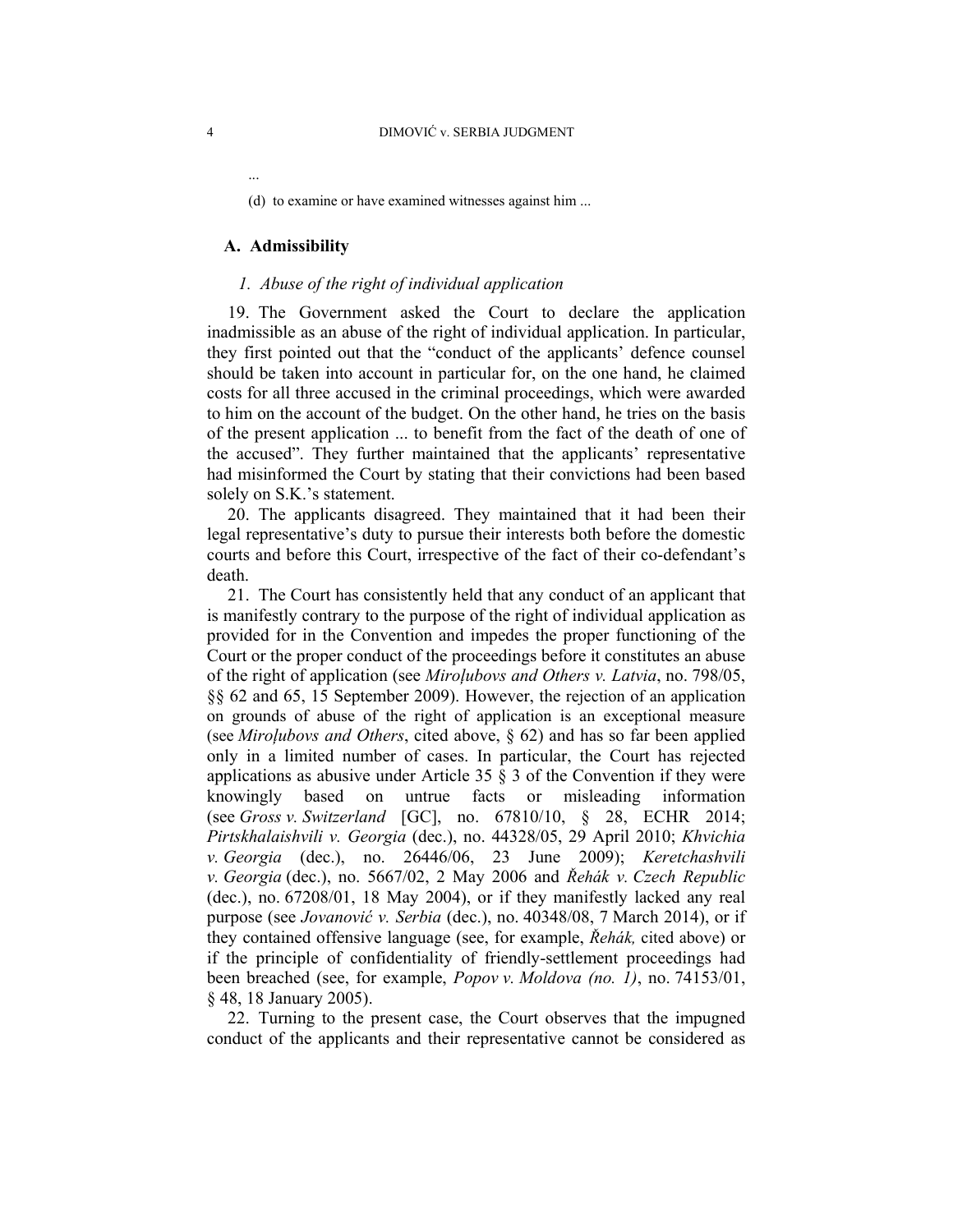being contrary to the purpose of the right of individual application. The Court agrees with the applicants that their representative's decision to lodge their application before the Court amounted to nothing more than the fulfilment of his duties in the very exercise of the applicants' right of individual application. The death of the co-defendant in the applicants' criminal case before domestic courts cannot be regarded as a factor contributing to their abuse of the right of individual application but rather as an issue which gave rise to their bringing the application before the Court in the first place.

23. As to the Government's argument that the applicants had misled the Court by stating that their convictions had been based solely on S.K.'s statement, the Court finds that this is the applicants' legal argument as to the alleged violation of their right to a fair trial. It is for the Court to assess that argument on the merits after examining all the available material, including the impugned decisions of the domestic courts which were duly disclosed by the applicants.

24. For these reasons, the Court rejects the Government's objection as to abuse of the right to individual application.

## *2. Six-month rule and non-exhaustion of domestic remedies*

25. The Government contended that the applicants had failed to exhaust the available domestic remedies and that their complaints had been lodged out of time. In particular, the Government argued that a constitutional appeal was not an effective legal remedy in the applicants' case. They should, therefore, have lodged their application with the Court within a period of six months after the Municipal Court had admitted S.K.'s statement as evidence on 19 February 2009. In the alternative, the Government claimed that the complaint lodged by the applicants before the Constitutional Court was not substantially the same as the complaint raised before the Court. According to the Government, they had actually complained in respect of the decision of the Subotica District Court of 12 May 2008, whereby the applicants' acquittal had been quashed and the retrial had been ordered. They, had not, therefore, seized the Constitutional Court in an appropriate manner, thus failing to exhaust the available domestic remedies.

## 26. The applicants disagreed.

27. The Court has already held that a constitutional appeal should, in principle, be considered as an effective domestic remedy within the meaning of Article 35  $\S$  1 of the Convention in respect of all applications introduced against Serbia after 7 August 2008 (see *Vučković and Others v. Serbia* (preliminary objection) [GC], nos. 17153/11 and 29 others, § 84, 25 March 2014 and *Vinčić and Others v. Serbia*, nos. 44698/06 and others, § 51, 1 December 2009). It sees no reason to depart from this practice under the circumstances of the present case. This being so, the six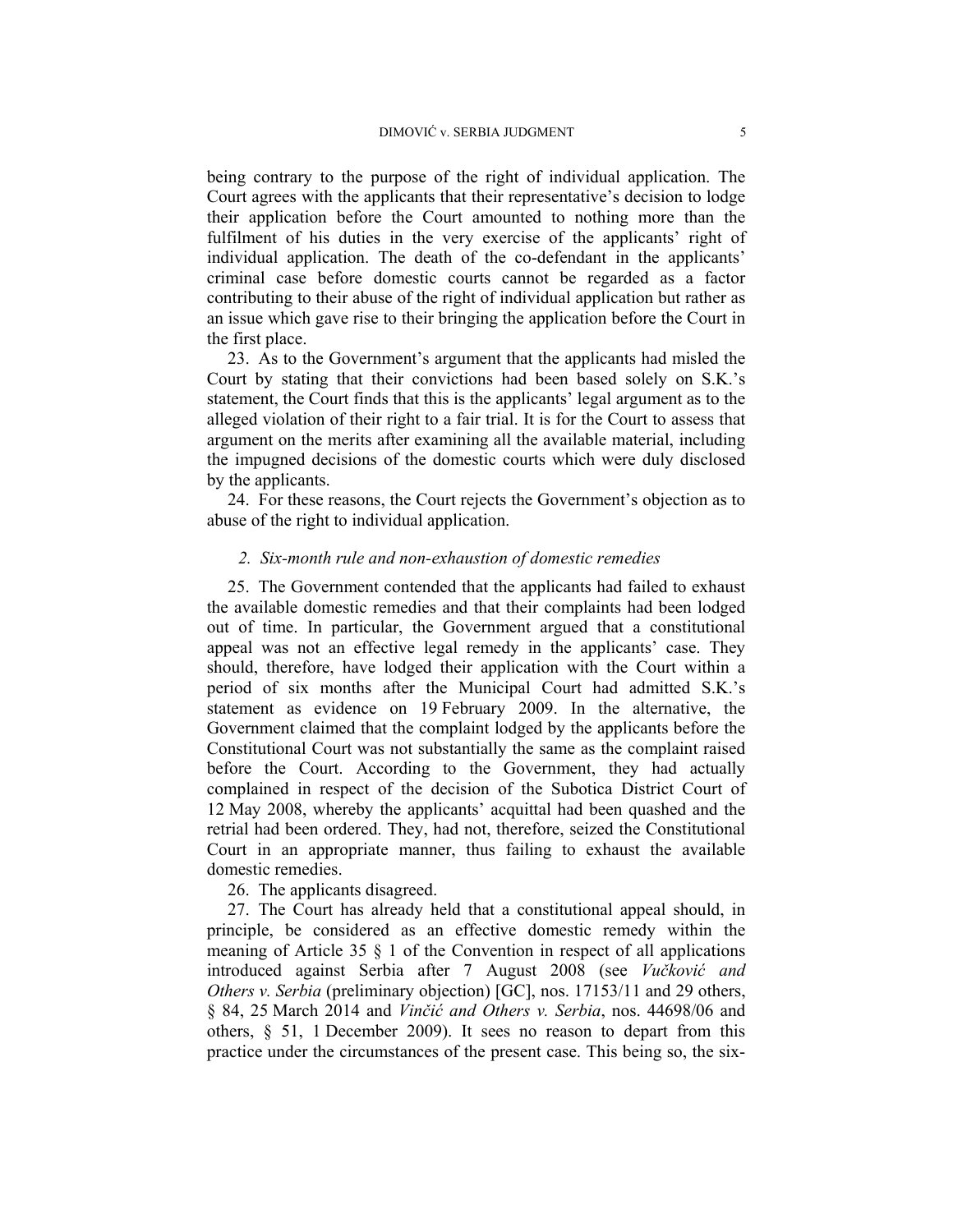month period should be reckoned from the moment when the applicants received the decision of the Constitutional Court on 21 February 2011 – fourteen days prior to the lodging of the application.

28. The Court further finds that it is apparent from the copies of the applicants' constitutional appeal and the decision of the Constitutional Court that, contrary to the Government's argument, the applicants explicitly raised a complaint which is identical to the complaint raised before this Court. In substance, they complained about the fairness of the proceedings conducted upon the order for retrial because of the admittance of S.K.'s statement as evidence.

29. For these reasons, the Court rejects the Government's two-pronged objection regarding the non-exhaustion of domestic remedies and the sixmonth rule.

30. The Court further notes that the application is not manifestly illfounded within the meaning of Article 35 § 3 (a) of the Convention. It further notes that it is not inadmissible on any other grounds. It must therefore be declared admissible.

# **B. Merits**

## *1. The parties' arguments*

31. The applicants maintained that they had not had a fair trial, as they had not been given the opportunity to question S.K. after his statement had been admitted as evidence during the retrial. They further argued that their conviction had been based solely on S.K.'s statement, stressing that the statement had not been given before the court and that it had been revoked in the later stages of criminal proceedings.

32. The Government disagreed. They argued that the domestic courts had not based their decision solely on the S.K.'s statement but had also taken into consideration the statements of various other witnesses. They further maintained that, although the relevant statement by S.K. had not been given before the courts but to the police, it had been recorded in a proper form. The Government also invited the Court to take into consideration the fact that, at a later stage of the proceedings, S.K. had given statements before the court.

## *2. The Court's assessment*

#### **(a) General principles**

33. The Court reiterates at the outset that the admissibility of evidence is primarily a matter for regulation by national law and as a general rule it is for the national courts to assess the evidence before them. The Court's task under the Convention is not to give a ruling as to whether witness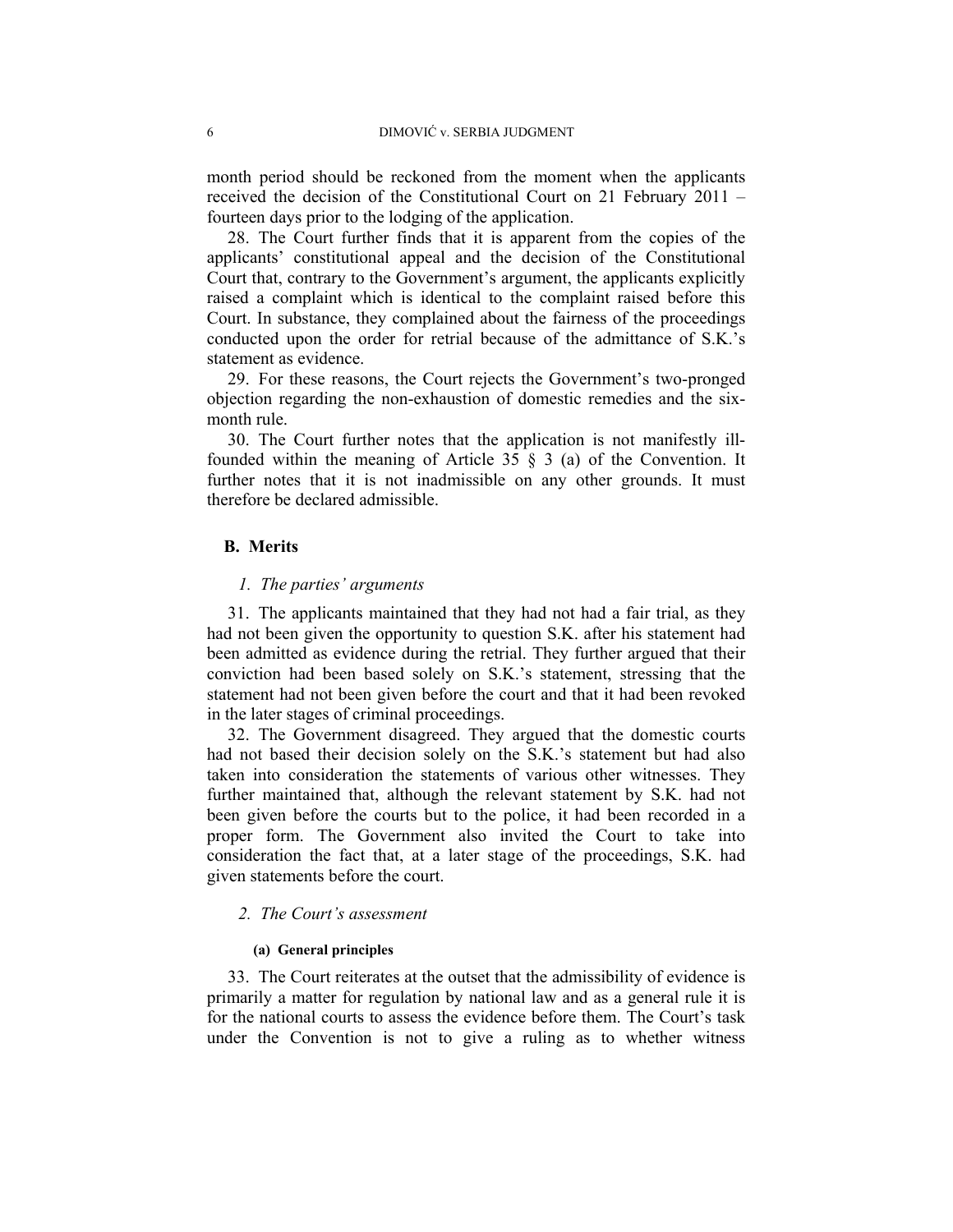statements were properly admitted as evidence, but rather to ascertain whether the proceedings as a whole, including the way in which evidence was taken, were fair (see, among many other authorities, *Gäfgen v. Germany* [GC], no. 22978/05, § 162, ECHR 2010).

34. The Court further notes that the guarantees in paragraph 3 (d) of Article 6 are specific aspects of the right to a fair hearing set forth in paragraph 1 of this provision which must be taken into account in any assessment of the fairness of proceedings. In addition, it is the Court's primary concern under Article  $6 \S 1$  to evaluate the overall fairness of the criminal proceedings (see *Taxquet v. Belgium* [GC], no. 926/05, § 84, ECHR 2010).

35. Article 6 § 3 (d) enshrines the principle that, before an accused can be convicted, all evidence against him must normally be produced in his presence at a public hearing with a view to adversarial argument. Exceptions to this principle are possible but must not infringe the rights of the defence, which, as a rule, require that the accused be given an adequate and proper opportunity to challenge and question a witness against him, either when that witness makes his statement or at a later stage of proceedings (see, for example, *Solakov v. the former Yugoslav Republic of Macedonia*, no. 47023/99, § 57, ECHR 2001-X).

36. According to the principles developed in the Court's case-law, it is necessary to examine in three steps the compatibility with Article 6 §§ 1 and 3 (d) of the Convention of proceedings in which statements made by a witness who had not been present and questioned at the trial were used as evidence (see *Schatschaschwili v. Germany* [GC], no. 9154/10, § 107, ECHR 2015 and *Al-Khawaja and Tahery v. the United Kingdom* [GC], nos. 26766/05 and 22228/06, § 119, ECHR 2011; see also the summary of the law in *Seton v. the United Kingdom*, no. 55287/10, §§ 58 and 59, 31 March 2016, not yet final).

37. Firstly, the Court needs to examine whether there was a good reason for admitting the evidence of an absent witness, keeping in mind that witnesses should as a general rule give evidence during the trial and that all reasonable efforts should be made to secure their attendance (*Schatschaschwili*, cited above, §§ 110-111 and 117-118). The Court normally accepts as self-evident that the death of a witness constitutes a good reason for allowing their previously-given statements to be admitted as evidence without the defence being given an opportunity to crossexamine this witness in person (see, for example, *Al-Khawaja and Tahery,*  cited above, §§ 103, 121 and 153; *Ferrantelli and Santangelo v. Italy*, 7 August 1996, § 52, Reports 1996-III and *Mika v. Sweden* (dec.), no. 31243/06, § 37, 27 January 2009). This acceptance is not unconditional, however. In all of these cases, the death of a witness occurred shortly after the statement had been given at a pre-trial stage of proceedings or, in any event, prior to the conclusion of the first-instance trial. The analysis of these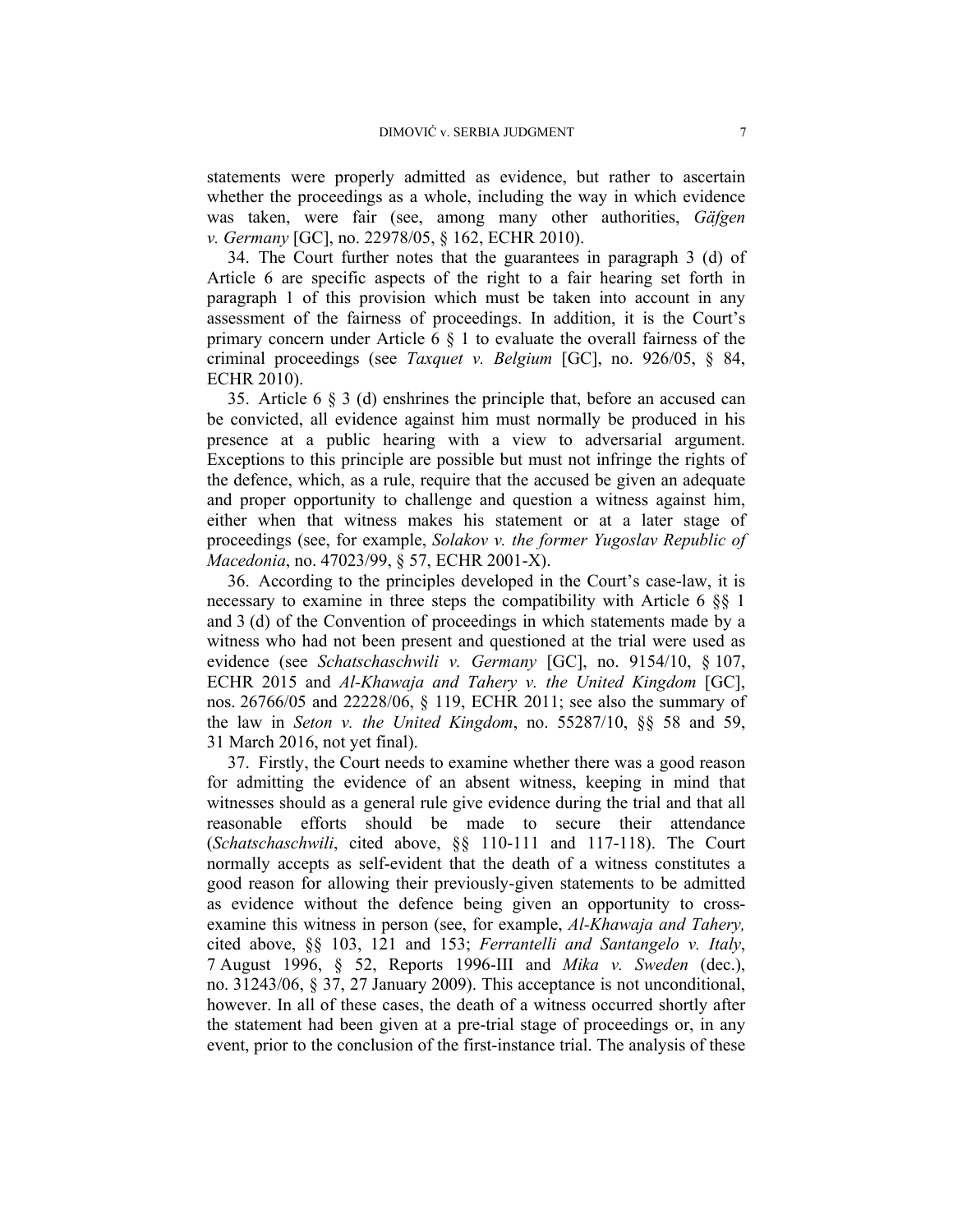cases clearly shows that the inability of the defence to examine such witnesses could not have been reasonably attributed to a lack of diligence on the part of domestic courts.

38. Secondly, it is necessary to determine whether the evidence of the absent witness was the sole or decisive basis for the defendant's conviction (see *Schatschaschwili*, cited above, § 107 and *Al-Khawaja and Tahery*, cited above, §§ 119 and 126-47). According to the "sole or decisive rule", if the conviction of a defendant is solely or mainly based on evidence provided by witnesses whom the accused is unable to question at any stage of the proceedings, his defence rights are unduly restricted. In this context, the word "decisive" should be narrowly understood as indicating evidence of such significance or importance as is likely to be determinative of the outcome of the case (see *Schatschaschwili*, cited above, § 123 and *Al-Khawaja and Tahery*, cited above, § 131). Where the untested evidence of a witness is supported by other corroborative evidence, the assessment of whether it is decisive will depend on the strength of the supportive evidence: the stronger the other incriminating evidence, the less likely that the evidence of the absent witness will be treated as decisive. However, as Article 6 § 3 of the Convention should be interpreted in the context of an overall examination of the fairness of the proceedings, the sole or decisive rule should not be applied in an inflexible manner. In particular, where a hearsay statement is the sole or decisive evidence against a defendant, its admission as evidence will not automatically result in a breach of Article 6 § 1. However, because the admission of such evidence carries a significant weight in the assessment of the overall fairness of the proceedings, the Court must subject these proceedings to the most searching scrutiny.

39. This is the role of the third step in which the Court needs to establish whether there were sufficient counterbalancing factors, including strong procedural safeguards, to compensate for the handicaps caused to the defence as a result of the admission of the untested evidence and to ensure that the trial, judged as a whole, was fair (see *Khawaja and Tahery*, cited above, § 147). These counterbalancing factors include measures that permit a fair and proper assessment of the reliability of the untested evidence. This would permit a conviction to be based on such evidence only if it is sufficiently reliable given its importance to the case. The extent of the counterbalancing factors necessary in order for a trial to be considered fair will depend on the weight of the evidence of the absent witness. The more important that evidence, the more weight the counterbalancing factors will have to carry in order for the proceedings as a whole to be considered fair.

40. As the Grand Chamber clarified in its *Schatschaschwili* judgment, the three steps are interrelated and, taken together, serve to establish whether the criminal proceedings at issue have, as a whole, been fair (see *Schatschaschwili,* cited above*,* § 118). The absence of good reason for the non-attendance of a witness cannot, of itself, be conclusive of the lack of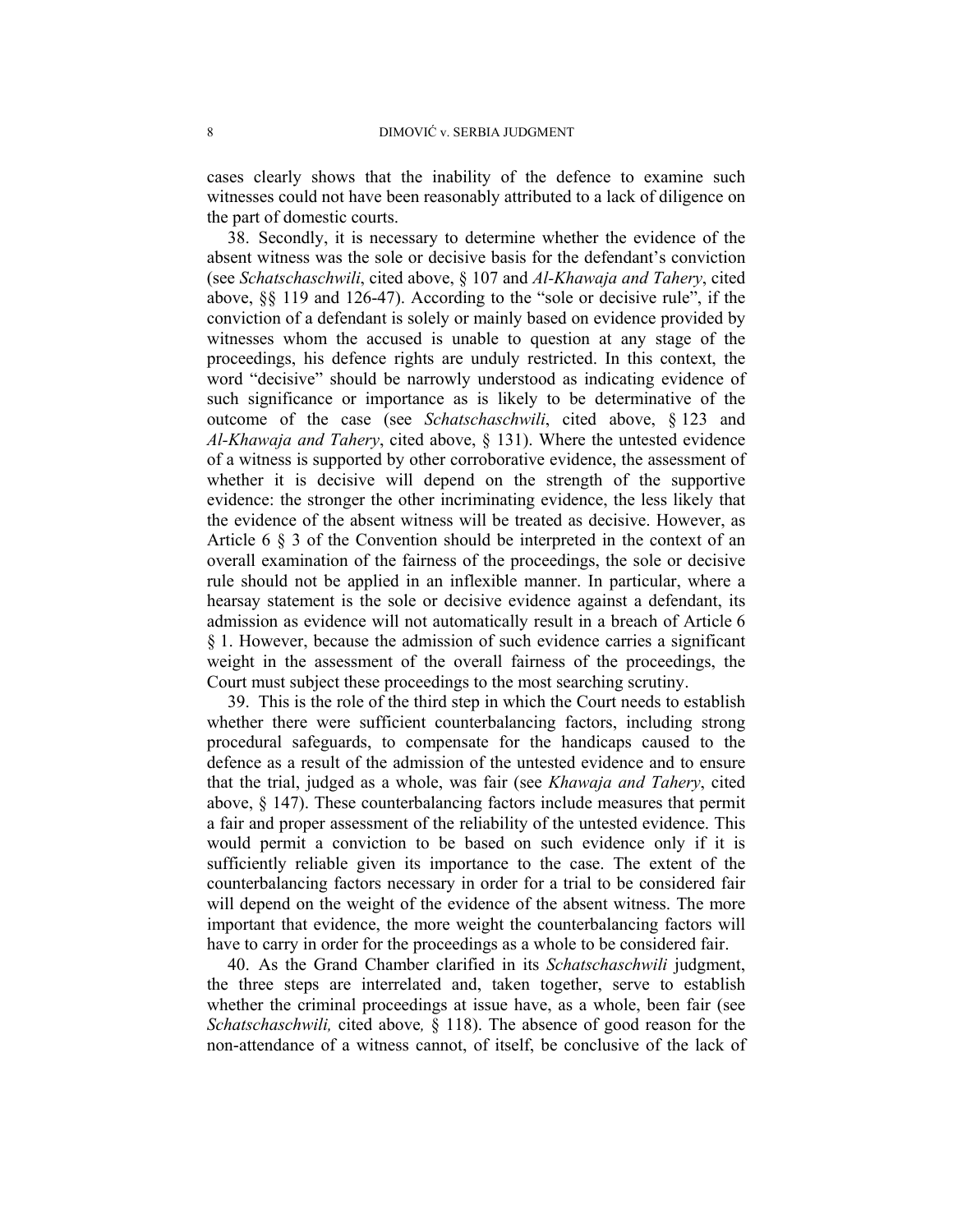fairness of a trial, although it remains a very important factor to be weighed in the balance when assessing the overall fairness, and one which might tip the balance in favour of finding a breach of Article 6  $\S$  1 and 3(d). Furthermore, given that its concern is to ascertain whether the proceedings as a whole were fair, the Court should not only review the existence of sufficient counterbalancing factors in cases where the evidence of the absent witness was the sole or the decisive basis for the applicant's conviction, but also in cases where it found it unclear whether the evidence in question was sole or decisive but nevertheless was satisfied that it carried significant weight and its admission might have handicapped the defence.

#### **(b) Application of these principles to the present case**

## *(i) Whether there was a good reason for the non-attendance of S.K. at the trial*

41. The Court first observes that S.K. died before the retrial. However, S.K. was available for questioning during the entire proceedings at the first trial. The domestic court had therefore had ample opportunity to introduce the statement he had given on 26 January 2006 as evidence, should they have wished to do so, which would have given an opportunity to the defence to challenge it in person. However, the prosecution neither requested that the court admit this statement as evidence, nor did the court do so of its own motion during the first trial. As a consequence, the statement was not admitted as evidence until the retrial, by which time S.K. had already died and could not be cross-examined by the defence.

42. The Court also notes that the District Court, in its decision of 12 May 2008 whereby the retrial was ordered, described the failure of the Municipal Court to admit S.K.'s statement as evidence as "unclear and inexplicable". The Court concludes that the inability of the defence to examine the impugned evidence by personally confronting the witness as required by Article 6 §§ 1 and 3(d) of the Convention was due primarily to the lack of diligence on the part of domestic courts. For these reasons, the Court holds that there was no good reason for not admitting S.K.'s statement as evidence until after his death.

### *(ii) Whether the evidence of the absent witness was the sole or a decisive basis for the applicants' conviction*

43. As regards the question of whether or not the statements of an absent witness which were admitted in evidence constituted the sole or a decisive basis for the defendant's conviction, the Court notes that S.K.'s statement, as the sole new evidence introduced during the retrial, was sufficiently important to make a difference between the applicants' acquittal and their conviction, which can clearly be seen from the comparison of the Municipal Court judgments of 25 January 2008 and 19 February 2009 (see, *mutatis mutandis, Mild and Virtanen v. Finland*, nos. 39481/98 and 40227/98, § 47,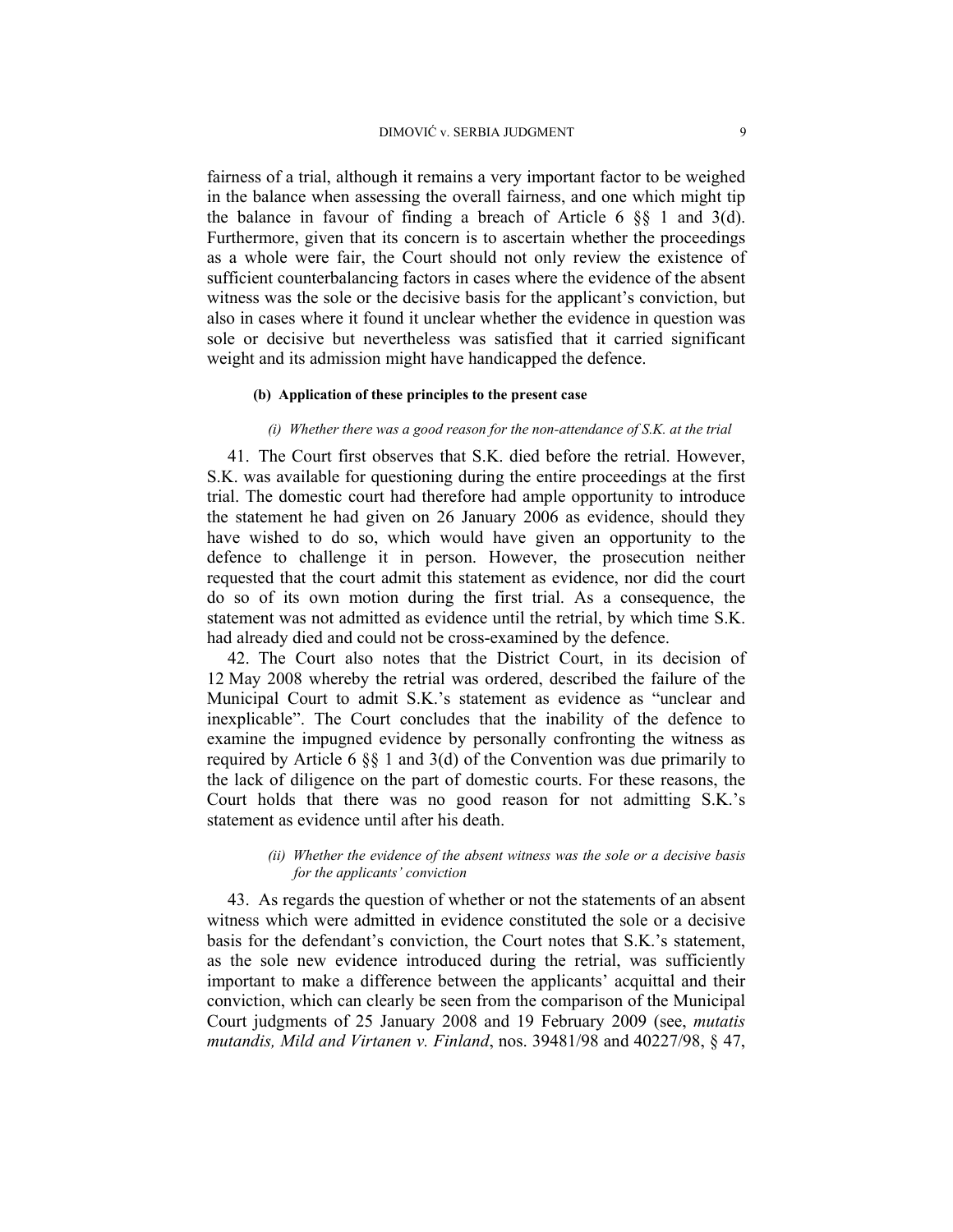26 July 2005). The Court further notes that the only other evidence to some extent complementary to the prosecution's version of events was a statement given by the alleged victim regarding whether the wine press was abandoned and in working condition, while all the other witness statements contradicted it (see paragraph 7 above). The Court finally notes that no material evidence was introduced at the trial. That being so, the Court is satisfied that the S.K.'s statement was a decisive basis for the applicants' conviction.

## *(iii) Whether there were sufficient counterbalancing factors to compensate for the handicaps under which the defence laboured*

44. The Court must further determine, in a third step, whether there were sufficient counterbalancing factors to compensate for the handicaps under which the defence laboured as a result of the admission of the decisive evidence of the absent witness. The Court first notes that in the national courts' judgments there is no indication that they approached the statement given by S.K. with any specific caution or that the fact that he was an absent witness prompted the national courts to attach less weight to his statement (compare, for instance, *Al-Khawaja and Tahery*, cited above, § 157).

45. The Court further observes that the national courts did not have before them any additional incriminating evidence supporting the statement by S.K., with the exception of the previously given statement by the alleged victim. Most importantly, the Court notes that the national authorities did not make any serious attempt to collect further evidence in order to establish crucial facts for the determination of the applicants' criminal responsibility, specifically whether the wine press was abandoned and whether it was in working condition.

46. The Court also observes that the applicants had the opportunity to give their own version of the events during the trial and to challenge the credibility of the S.K.'s statement. However, the domestic courts did nothing to investigate the claims made by S.K. himself during the first trial and repeated by the applicants' defence lawyer during the retrial that the statement, if indeed made by S.K., must have been given while he was under the influence of alcohol.

47. In view of the above, the Court holds that no sufficient counterbalancing factors were in place to compensate for the handicaps under which the defence laboured due to the admission of the untested witness statement as evidence which served as a decisive basis for the applicants' conviction.

#### *(iv) Conclusion*

48. In assessing the overall fairness of the trial, the Court notes that the applicants' conviction was decisively based on the untested evidence and that insufficient counterbalancing factors were in place to compensate for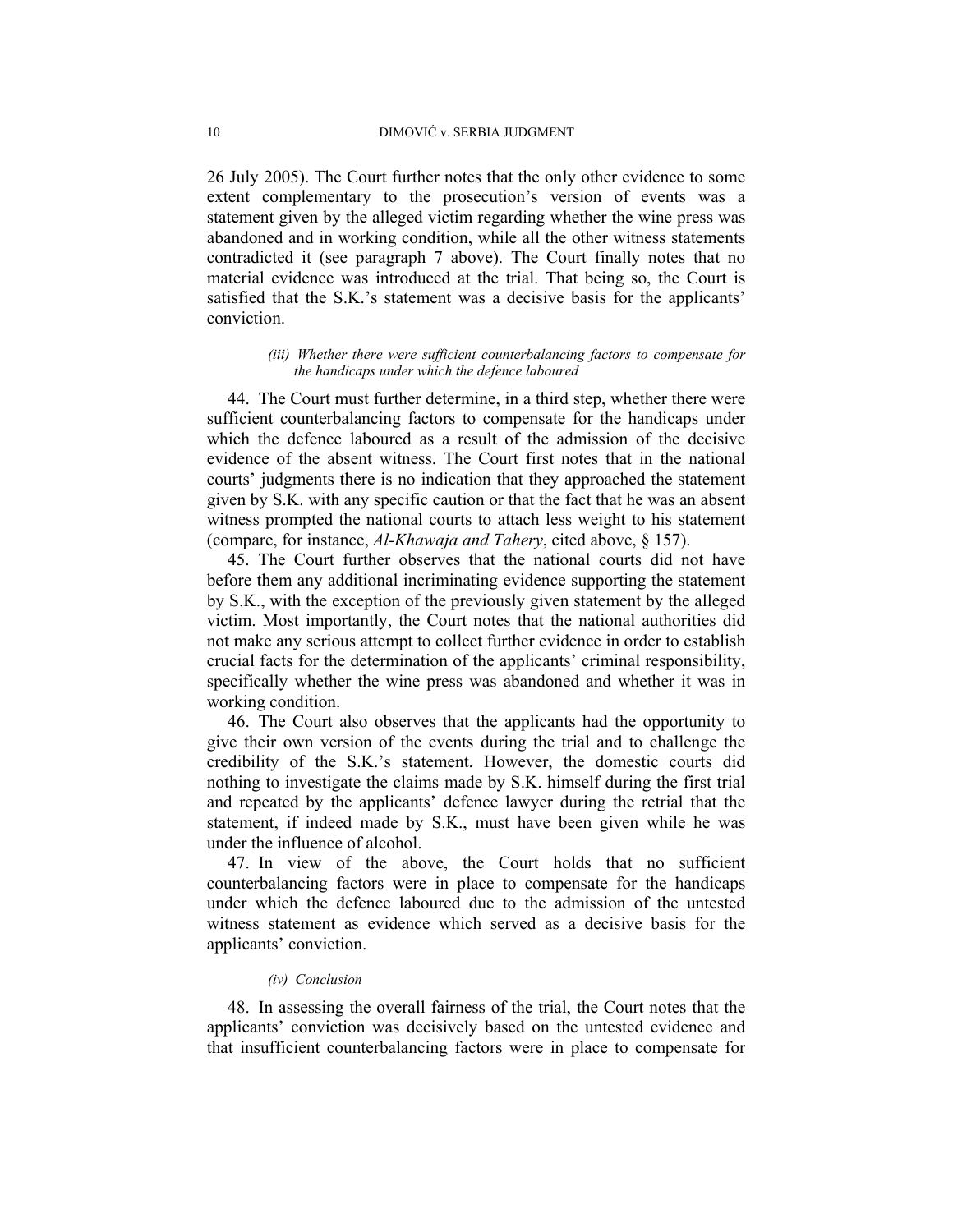the handicaps under which the defence laboured. The Court also attaches significant weight to the fact that the lack of diligence on the part of the domestic authorities was a primary reason for the admission of the S.K.'s statement as evidence only after his death and, consequently, the inability of the defence to cross-examine him at the hearing. It therefore finds that there has been a violation of Article 6 §§ 1 and 3 (d) of the Convention.

# II. APPLICATION OF ARTICLE 41 OF THE CONVENTION

#### 49. Article 41 of the Convention provides:

"If the Court finds that there has been a violation of the Convention or the Protocols thereto, and if the internal law of the High Contracting Party concerned allows only partial reparation to be made, the Court shall, if necessary, afford just satisfaction to the injured party."

#### **A. Damage**

50. The applicant Ivica Dimović claimed 3,500 euros (EUR) in respect of non-pecuniary damage, explaining that as a consequence of the violation of his rights he had been convicted of a criminal offence and had had to spend six months in prison. The applicant Jožef Dimović claimed EUR 2,500 in respect of non-pecuniary damage.

51. The Government submitted that, should the Court find a violation of the applicants' rights, "the mere establishment of the violation would be enough just satisfaction in this case."

52. The Court considers that the applicants must have suffered distress and anxiety on account of the violations found. Ruling on an equitable basis, it awards the applicant Ivica Dimović EUR 3,000 and the applicant Jožef Dimović EUR 2,000 in respect of non-pecuniary damage.

#### **B. Costs and expenses**

53. The applicants also jointly claimed EUR 4,182.30 for the costs and expenses incurred before the domestic courts and EUR 1,100 for those incurred before the Court.

54. The Government maintained that the applicants' joint request is excessive.

55. According to the Court's case-law, an applicant is entitled to the reimbursement of costs and expenses only in so far as it has been shown that these have been actually and necessarily incurred and are reasonable as to quantum. In the present case, regard being had to the documents in its possession and the above criteria, the Court considers it reasonable to award the sum of EUR 5,282.30 covering costs under all heads.